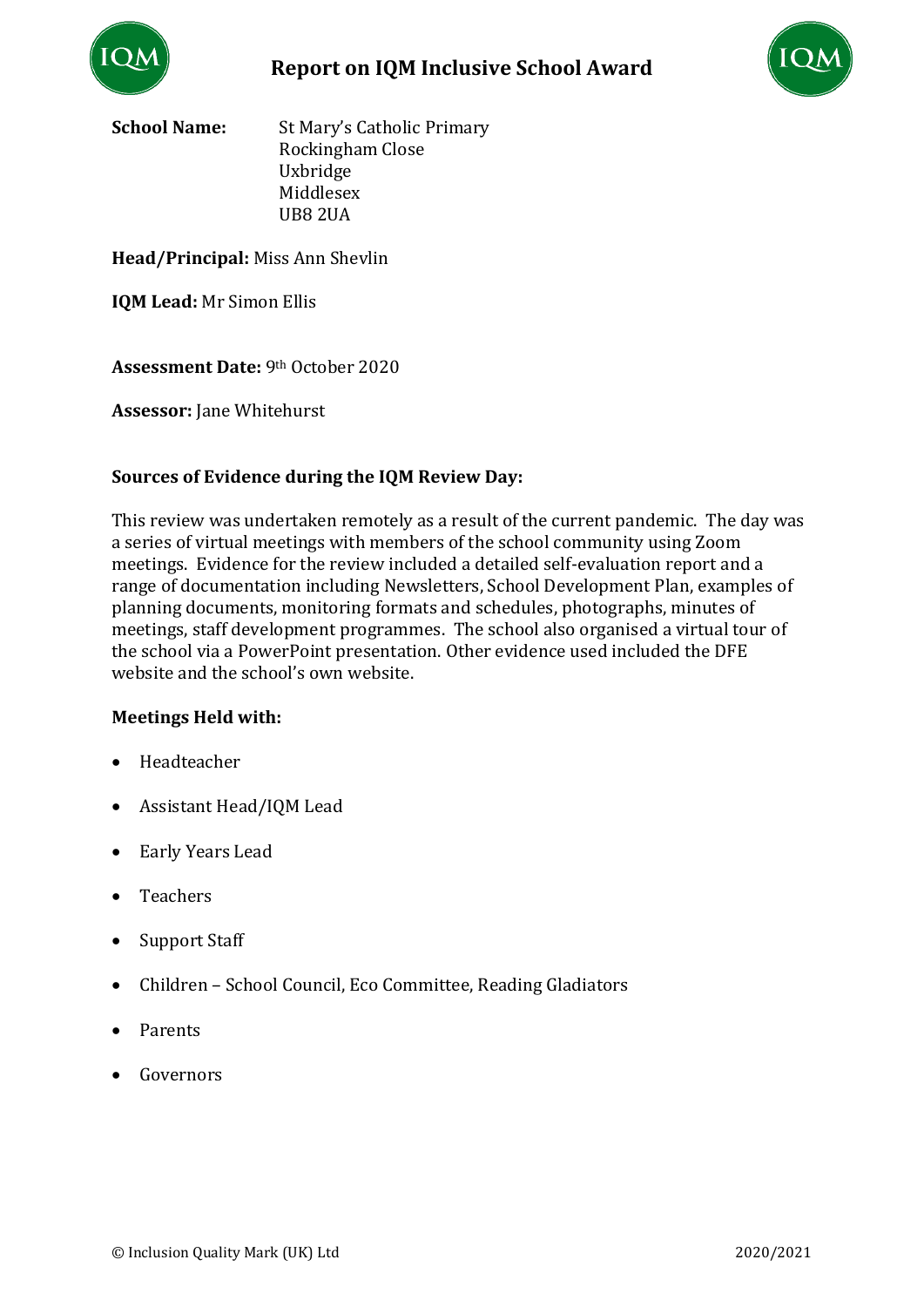# **Report on IQM Inclusive School Award**





### **Summary**

St Mary's Catholic Primary is an excellent example of inclusive practice. The Headteacher, Assistant Headteachers and staff are passionate about the progress of all the children in their school. The children attain well at the end of Key Stage 2 and progress particularly in Maths over the last three years has been well above average. As a school with over 24 languages and a high deprivation factor the value of good language development is a key focus of the Leadership Team. Leaders commented that in Early Years almost "fifty percent of the new intake have no language and only communicate by pointing at things in the classroom". The team have therefore focused on further improving the children's skills with reading and writing addressing both areas through high quality "vocabulary and language development". Strategies that have been implemented include the introduction of Storytime Phonics in Reception, interventions that introduce objects, support for parents, linking an adult with a child for daily reading sessions, the development of reading corners in each classroom as well as the purchase of a new Library Bus. As the new strategies are in the early stages there was not yet evidence to reflect the overall impact of improvement.

As an inclusive school the importance of supporting children and families was extremely high during the COVID-19 lockdown and subsequent return to school. The school had invested in Purple Mash as an IT curriculum resource, prior to the pandemic. Staff planned sessions that parents could access with their children online and if unable to access provided hard copies. Staff had also planned learning using workbooks that children were able to take home in the immediate instance. Staff also supported individual children who needed extra support with specific differentiated activities. In Early Years the team focused on practical activities such as growing plants. Staff linked the plant growing to the children understanding the value of nurturing and caring for a living plant is as important as looking after yourself. Parents commented on "how well the school team listened to them during lockdown" even completing "EHCP annual reviews using Zoom and making sure all the paperwork was in place". The work and support that the staff team demonstrated during recent months reflect a number of the school aims including "everyone in the school community will work together to support each other". Throughout the virtual day the sense of St Mary's working together as a "family" was tangible reflecting the aim "to be a family with Jesus at the centre of everything we do".

Leaders reflected on the most appropriate way for pupils to transition both into and out of school during the COVID-19 pandemic. Year 6 pupils had the opportunity to take part in a virtual tour of their new schools. Staff were able to hold Zoom meetings with key staff as part of the transition timetable. In Early Years the Reception team shared pictures of the environment and sent letters to parents prior to the children starting school. Staff were intent on "making the experience as live as possible" planning a gradual introduction to the new term with stay and plays and then extending the day to lunchtime and finally an afternoon finish. Staff commented that the impact of the planned transition has been very positive with the "Reception children settling well". The rest of the school has also returned and a pupil commented "it is way more fun to be back in school than at home". The team focused on supporting individual children through phone calls as well as an individual welcome as they arrived in school. The school has also completed a Wellbeing Week as part of their Recovery Curriculum offer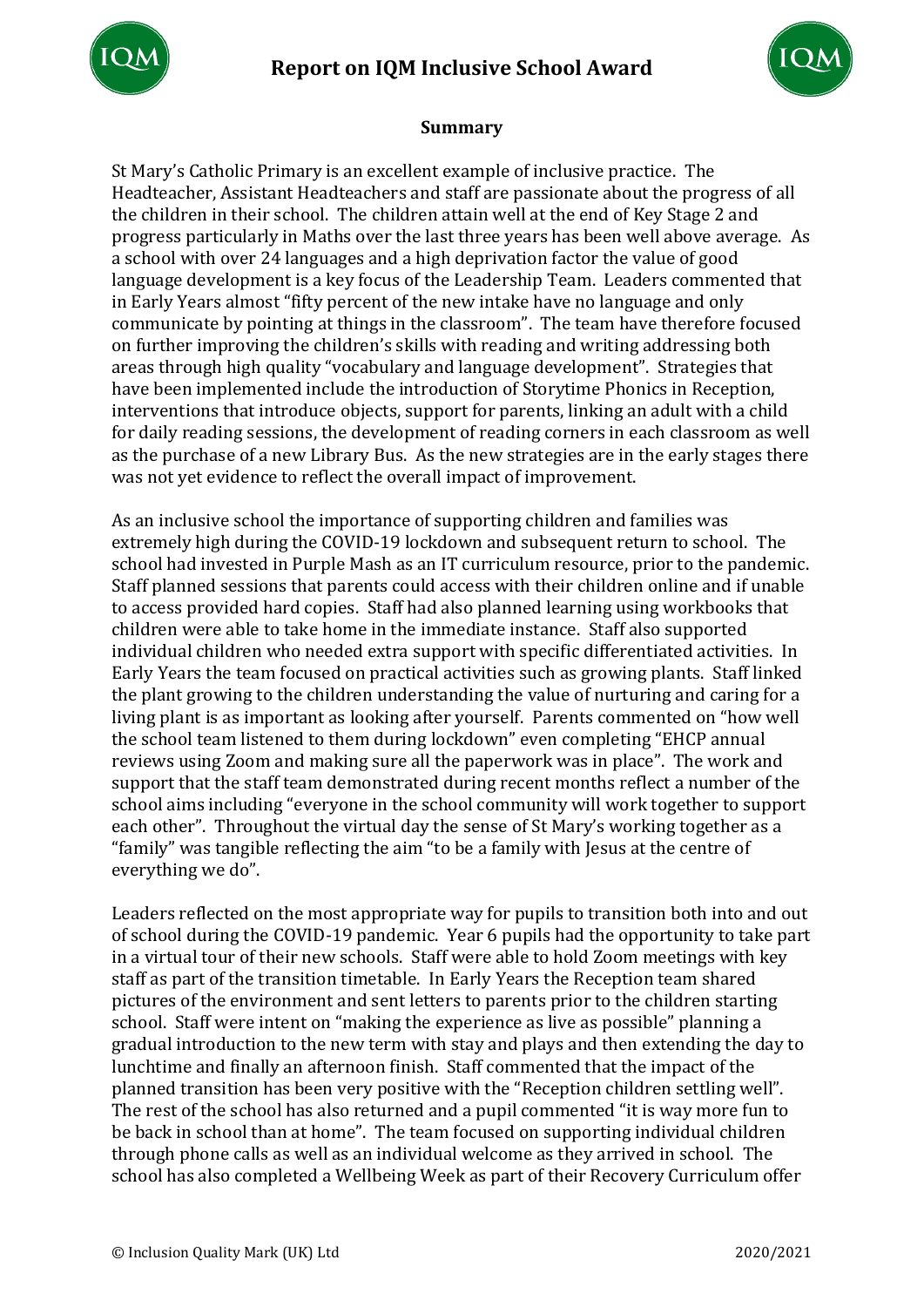



to pupils to support their emotional wellbeing. As a school that focuses on the individual progress of pupils, staff have baselined children in order to plan learning that quickly fills the gaps.

Leaders have established good systems and structures to enable the school to promote its inclusive values. Leaders have developed a clear monitoring plan that reflects the high expectations they have of the staff team. The impact of the rigorous approach to monitoring enables leaders to regularly self-evaluate and then to reflect on planned developments across the school. As a team they have developed a monitoring template that focuses on three areas - teaching and learning, visual support and behaviour support. Leaders traffic light each of the areas to highlight progress and understanding of teacher needs and developments. It is a very clear approach that enables leaders to be focused, identifying potential CPD needs as well as maintain accountability of the whole team. Subject Leaders have been developed to create an improved distributive leadership approach across the school and maintain whole team focus on developments and impact. Staff commented that they felt supported by the Leadership Team and have benefitted from the opportunities that they had whilst the school was a Teaching School.

The school is based in Uxbridge and was established one hundred and twenty-five years ago which creates the challenge of a Victorian building. The team have created a range of learning environments that meet the needs of the children. The entrance to the school includes a reflective courtyard that encourages the children to have a quiet moment within their day. The outside areas have been divided to reflect the different phases of the primary years and in each area, staff have considered how to promote learning opportunities. An excellent example would be the wooden house on the Key Stage 1 Playground that enables children to continue to develop their imaginative and story-telling skills once they leave Reception. The Key Stage 2 Playground also offers a quiet area for children to use at lunchtime to "play boardgames, read or just have time to chat together". Internally staff have made best use of the rooms providing an IT suite as well as classrooms that are consistent in displays. This consistency reflects the rigour and high expectations of the leaders with staff committed to using the nonnegotiables that were created together as a whole school team. The school team were also very proud of the one hundred- and twenty-five-year celebration that had occurred in February 2020, sharing photos and accounts of the Victorian day that children had taken part in.

Leaders have spent time adapting their curriculum to reflect the needs of the pupils of St Mary's. The school buys into a number of different curricular models that are then adapted to ensure that the pupils learn about their local environment as well as the wider world. An example of the adapted changes would be looking at the History curriculum which consider significant historical people in the local area as well as ensuring that pupils make local visits. As a school the team have identified as part of their curriculum intent that they want to offer children "life experiences outside of school though local visits, visitors and workshops in school". The school development focus of vocabulary has encouraged teachers to use Knowledge Organisers to support children in understanding the planned learning in the Foundation subjects. Pupils were positive about the opportunities they have had to visit different locations and to take part in events such as the WE celebration at Wembley Stadium.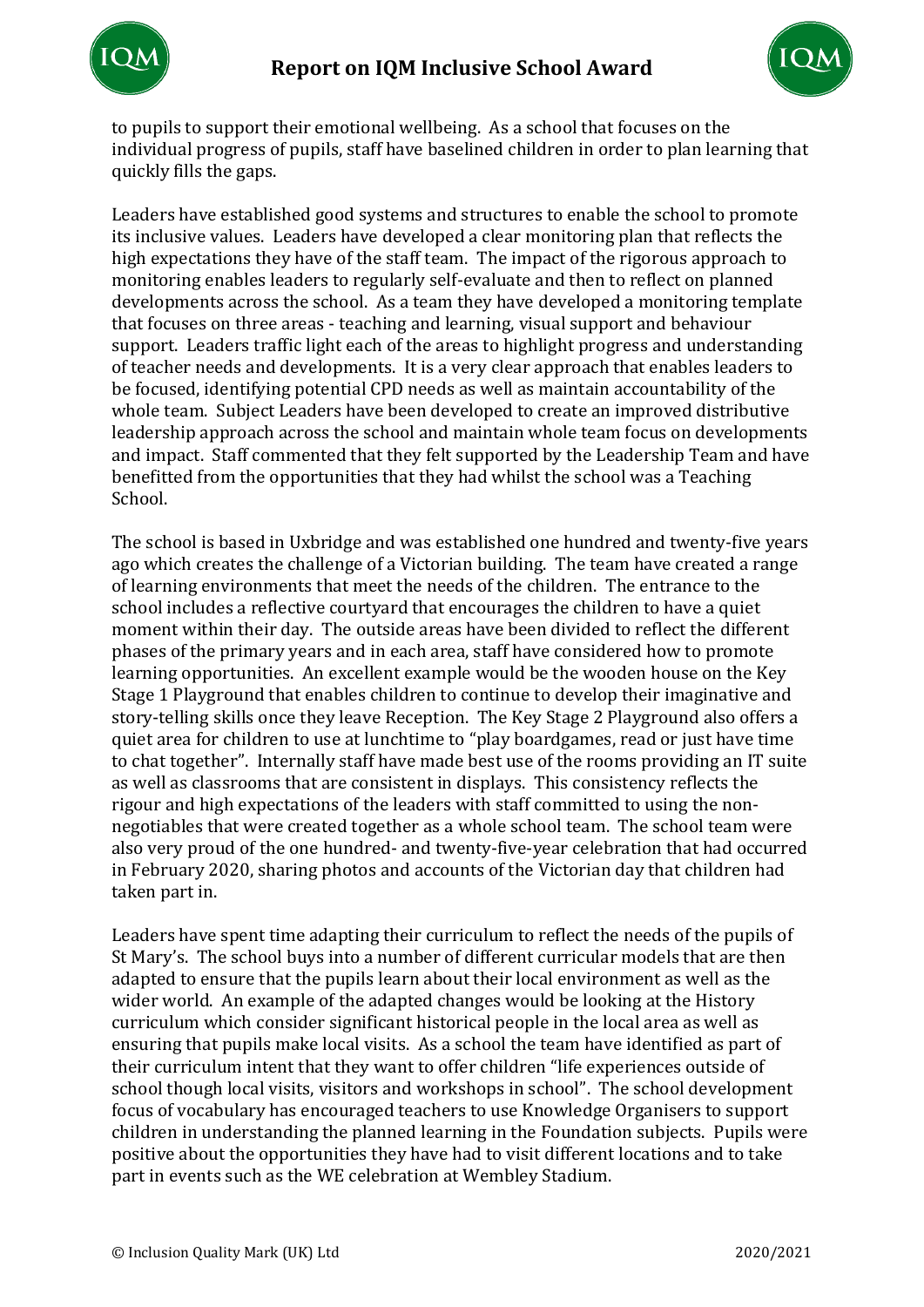



I am of the opinion that the St Mary's Catholic Primary School fully meets the standard required by the Inclusion Quality Mark's Inclusive School Award. There are only minor areas requiring development and the school is aware of these. I recommend that the school be awarded IQM's Inclusive School Award and be reassessed in 3 years' time.

**Assessor:** Jane Whitehurst

# **Findings confirmed by Inclusion Quality Mark (UK) Ltd:**

Tuecas

…………………………………………. Joe McCann MBA NPQH Director of Inclusion Quality Mark (UK) Ltd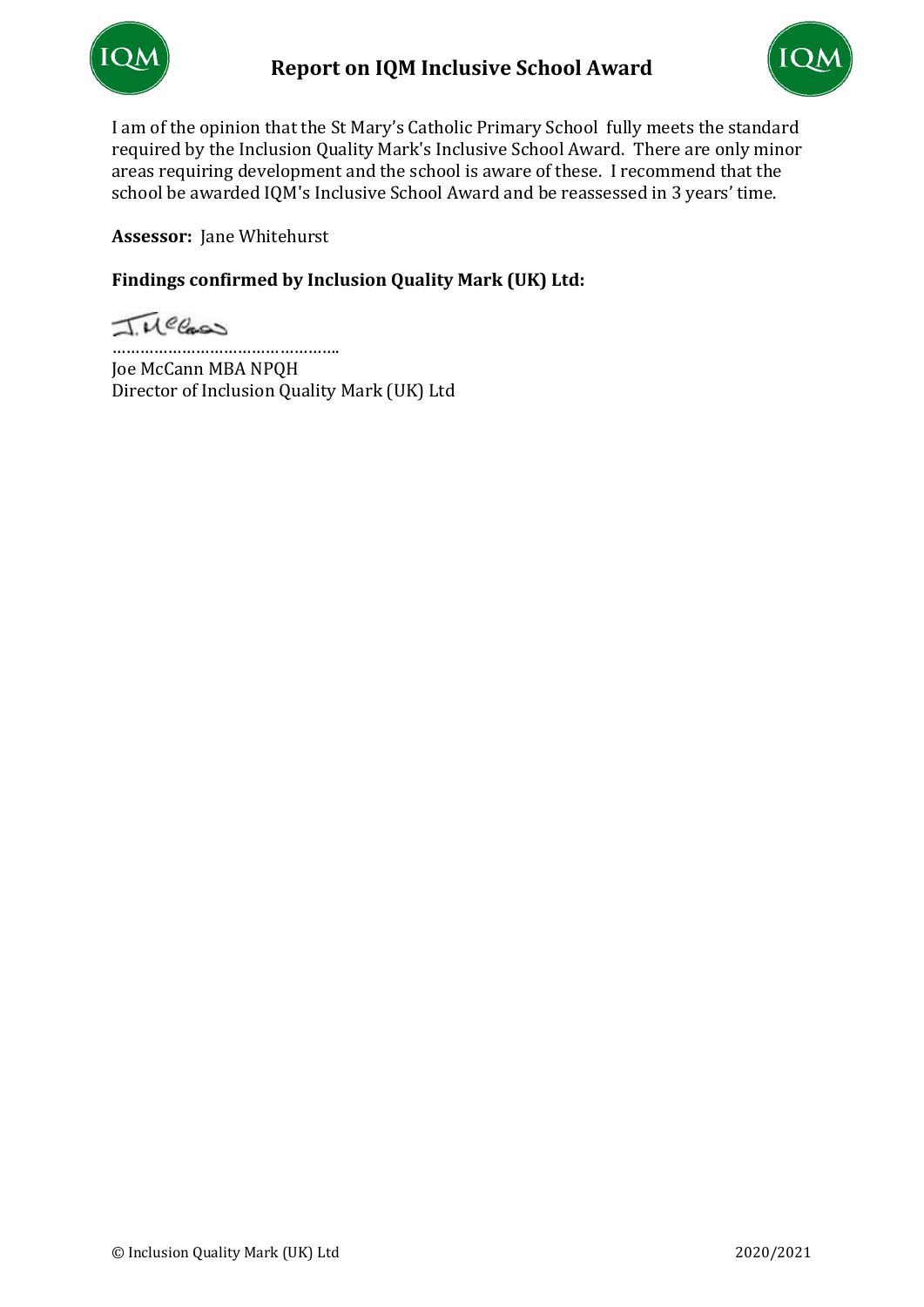



# **Element 1 - The Inclusion Values of the School**

It was evident from each conversation held with the staff team, children and Governors that inclusion is at the core of the school ethos. The inclusion policy statement of intent identifies that it "values the individuality of all pupils...to provide an education that meets the specific needs of individuals and groups of pupils…with the ultimate aim of enabling pupils to flourish in adult life". Each member of the team articulated the importance of working together and the sense of "family" that exists at St Mary's to support and develop the children as individuals. Each member of staff recognised the responsibility they had for individual needs. To maintain the commitment to the vision and aims of the school, leaders with the whole staff team review the mission statement and values annually alongside key policies such as behaviour. The impact of both the review of the mission statement and policies is that there is a consistent understanding and articulation of the aspirations and expectations of the school and they remain as central to the school ethos.

Leaders are passionate about training and improving skills recognising the value of a highly skilled teaching team. Until recently the school was a National Teaching School which enabled it to develop teacher expertise both through direct training and through staff self-reflecting as they supported and trained new teachers. Both teaching and support staff valued the opportunities that they had been able to access to develop their skills. St Mary's has been able to develop a highly skilled support team who have been trained in interventions such as Precision teach and Catch up Numeracy. The termly staff training log reflects the continued emphasis leaders have on professional development with whole school training on curriculum subject knowledge such as real PE, working scientifically, Google Classroom as examples of the passion the team has to improve skills. The school has stepped back from the role of a teaching school although leaders have retained close links with schools and other professional bodies so that they can maintain the high standard of professional development. Governors commented that the impact of the training they had noted had been both the "Headteacher being able to take on an Executive Head role because of the capacity that had been built across the team with teachers taking on responsibility as well as Teachers and Teaching Assistants sharing ideas and training which has led to a well-developed staff team".

Leaders have developed a rewards approach across the school that encourages the children to develop their understanding of the expectations of the school ethos. Achievement is celebrated weekly through the presentation of the Star of the Week Certificate to a pupil from each class. Children receive the award if they demonstrate positive behaviour, outstanding learning or for modelling the mission statement "with Jesus we learn through faith and love". Children are also able to achieve a Red-Letter Award based upon their helpfulness or attitude to helping others which further encourages them to demonstrate the vision and vales of the school. The school has a House Points System which also rewards positive attitudes, behaviours and good work. Children were positive about the opportunities available to them to celebrate achievement commenting that "if you do a really good job your teacher will give you a reward" as well as the continued Celebration Assembly even the virtual one.

Leaders have developed appropriate systems to ensure they have effective policies in place. Recent developments have included an Access audit which led to an updated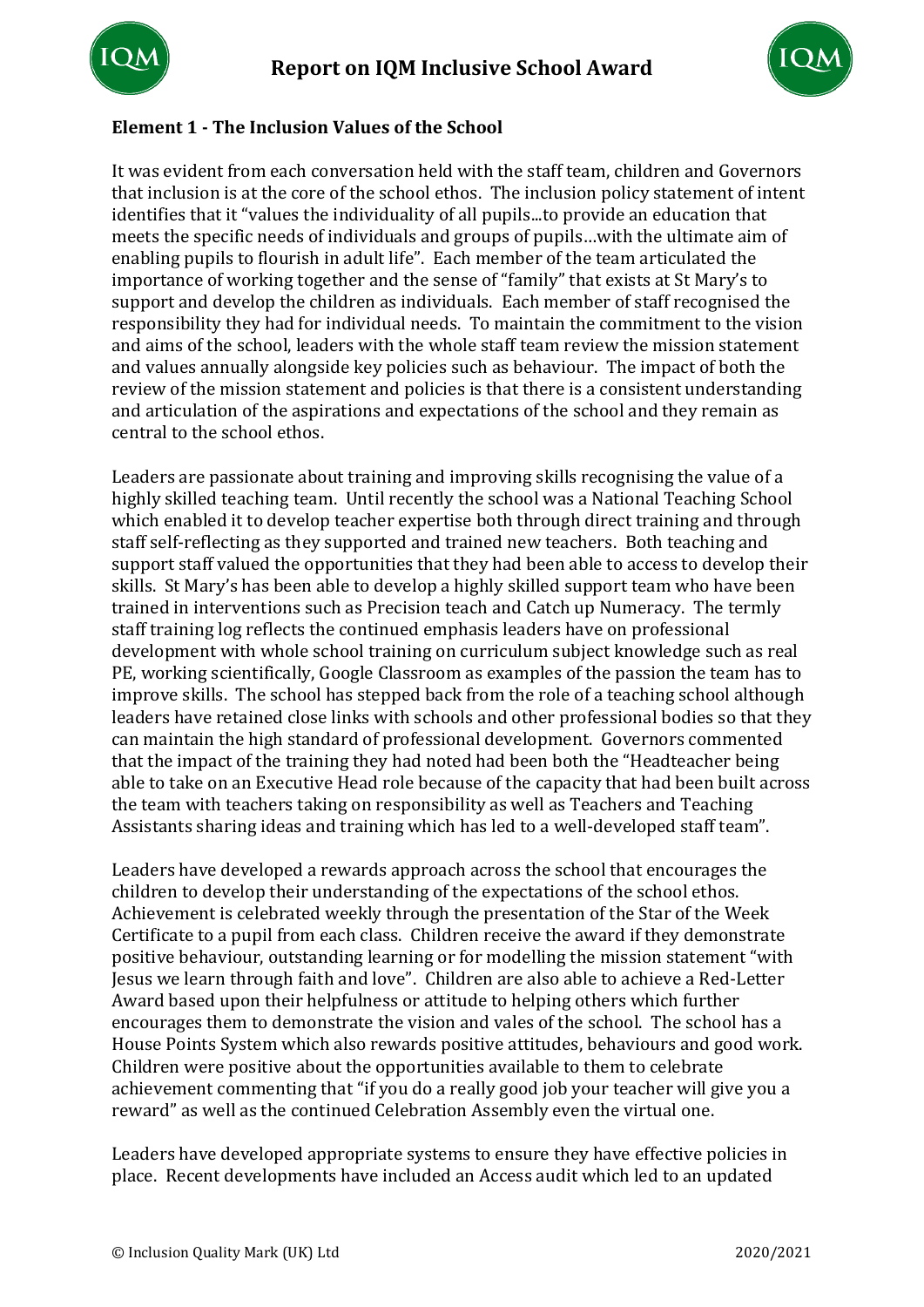



three-year Accessibility Plan. Governors have established a new Safeguarding Committee which leaders report to and contributes to the school self-evaluation. The Senior Team has developed a monitoring approach which contributes to self-evaluation and leads to the development of the new School Improvement Plan. The school has a Pupil Premium Strategy in place although a recommendation would be to update the website to reflect the new three year planned developments.

- To update the Pupil Premium Strategy on the website.
- To highlight further opportunities to support Pupil Premium children including the recording and tracking of their progress.
- To explore the language of learning in relation to the school values.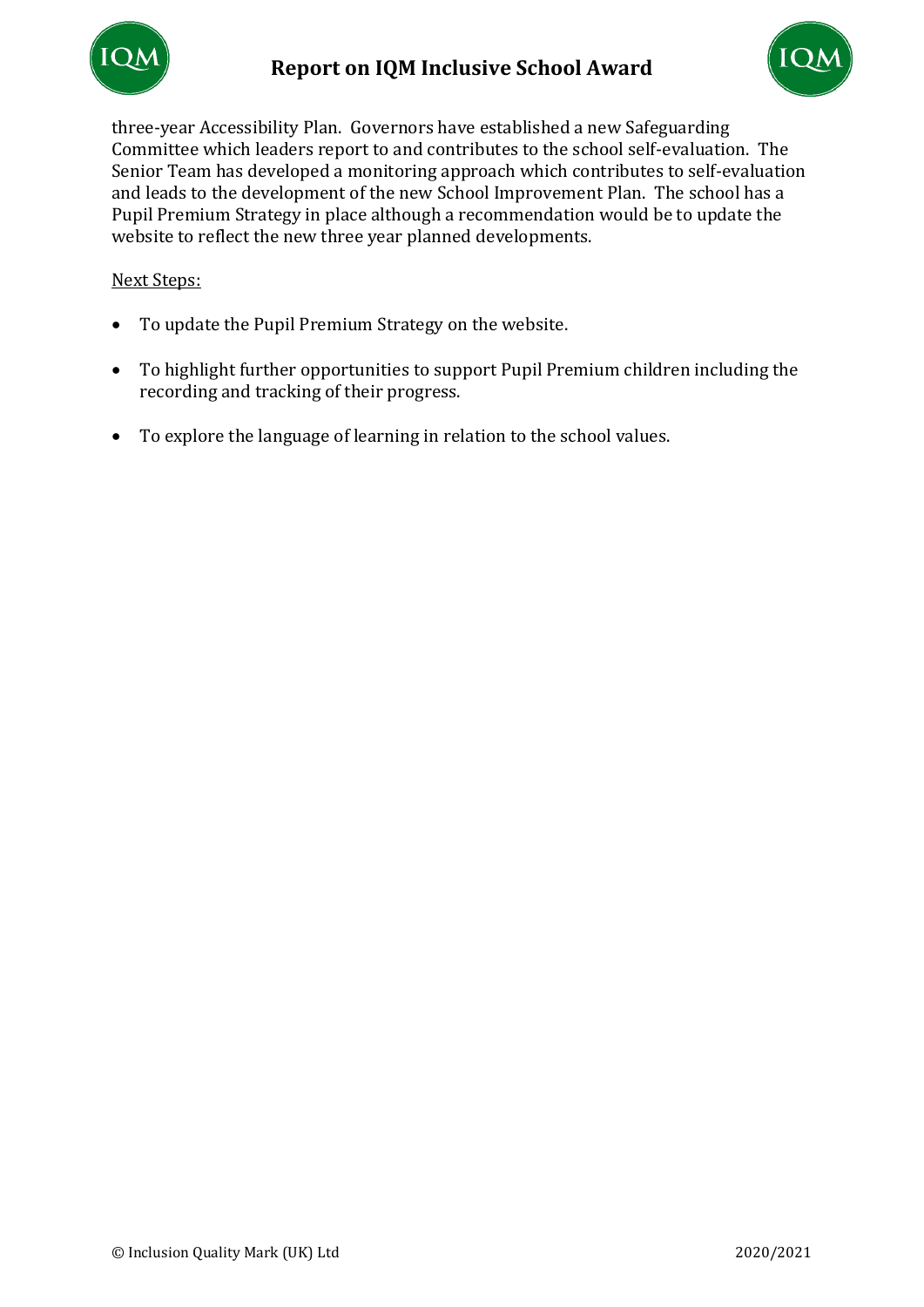



# **Element 2 – The Learning Environment, Resources and ICT**

As a building that is one hundred and twenty-five years old the team have had to think creatively to provide effective learning environments for the 21st century. Leaders had created a PowerPoint to showcase the school environment including the internal and outside spaces that demonstrated how they have been able to meet the needs of a modern school. It was evident from both the PowerPoint and the discussion with the Senior Team that the children are able to access a range of resources to support their learning. Photographs demonstrated the range of well labelled resources in each classroom. Other resource included the "provision of visual timetables, Now and Next boards as well as workstations for individual children."

Displays are created that celebrate learning as well as providing a learning resource for pupils. The team have been focusing on the development of vocabulary and an action has been the display of "Key words by the white board as well as words of the week displayed". The children liked "the maths wall as it has key words on it including definitions of the words." Other comments include the value of having examples of good pieces of work on the wall, to promote a positive attitude to learning and independence the children are encouraged to develop a Growth Mindset approach. In each classroom a display encourages the children to recognise that mistakes are good as well as using three before me as part of the work on growth mindset.

Outside the team have considered carefully how they can make best use of the space. Each of the Key Stage areas provide a range of opportunities for the children. Reception and Nursery work together as an Early Years Unit. The outside environment provides opportunities for both gross and fine motor skills development with a climbing area as well as bikes and scooter track. The provision of an outside cabin enables staff to plan opportunities for creative and imaginative skills development. The value of role play and creative skills has been extended to the Key Stage 1 playground with a further cabin to promote role play and storytelling. The Key Stage 1 area includes a table tennis that the children had requested. The Key Stage 2 playground has been planned to include a small football and basketball pitch as well as a range of marking that the children planned. The impact of the commitment to the outside has enabled the pupils to have a football team as well as achieve a Gold Award for Sport further demonstrating leader's commitment to inclusion.

The school has created a range of spaces internally to provide support rooms for interventions. To further encourage the children with reading the team have spent time fundraising so that they can purchase a double decker bus that can be used as a library. This will then release the current library as an extra teaching space. It was evident from conversations with both staff and children that they were very much looking forward to the arrival of the new bus and the opportunity to reinforce the value of reading with both parents and pupils.

The team have invested in developing Google Classroom as an online teaching tool. Each classroom has an interactive whiteboard. Other IT resources include laptops to support pupils with fine motor difficulties as well as a class set of Ipads. It was evident from the conversations that the importance of adapting the provision and resource for individuals was a key commitment of leaders.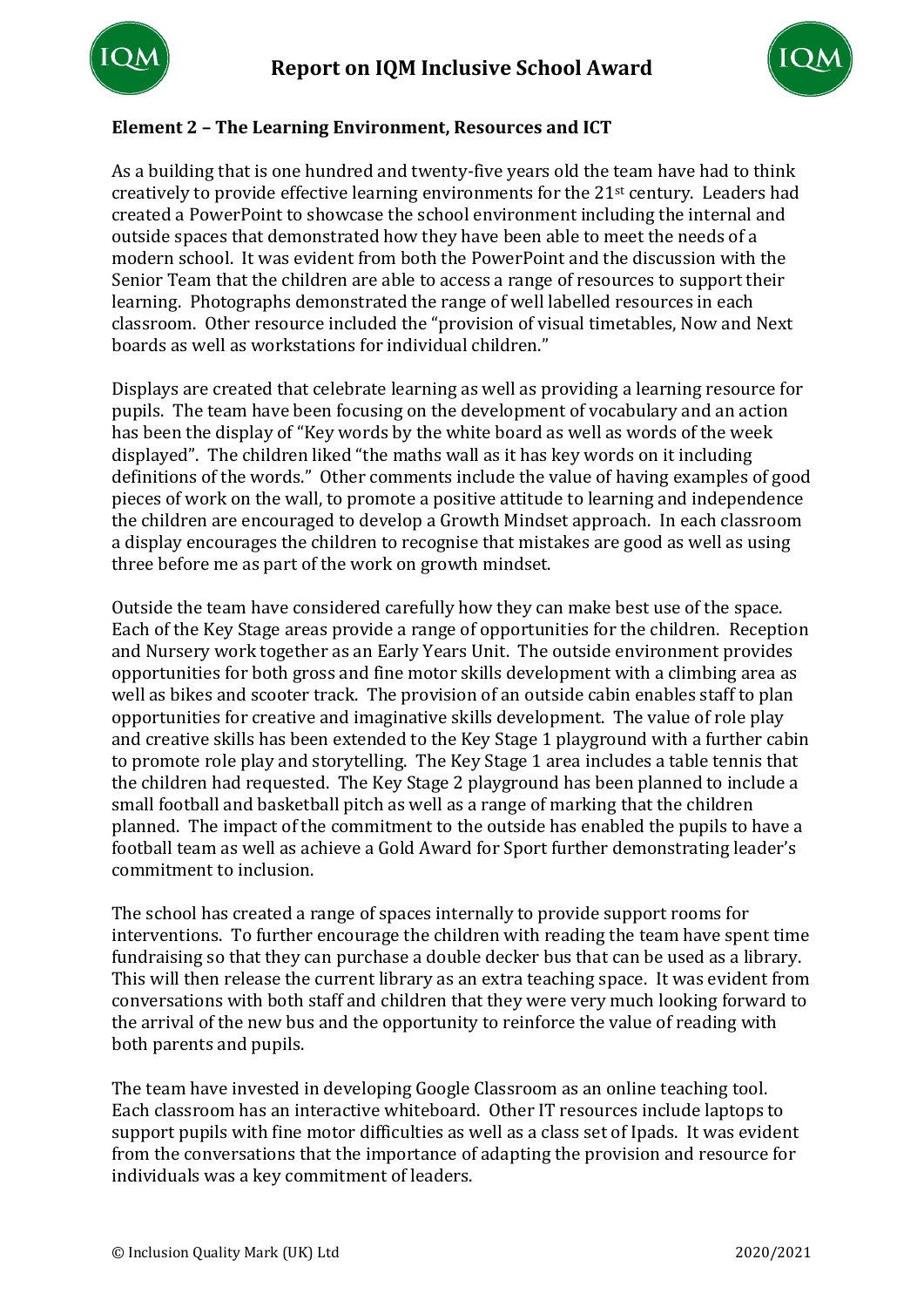



- To complete the conversion of the library to a SEN support/sensory room.
- To develop the "quiet area" outside Year 6 classroom as a sensory space including opportunities for gardening.
- To continue to review learning environments to ensure they are providing effective provision that maintains high standards and good progress for all children.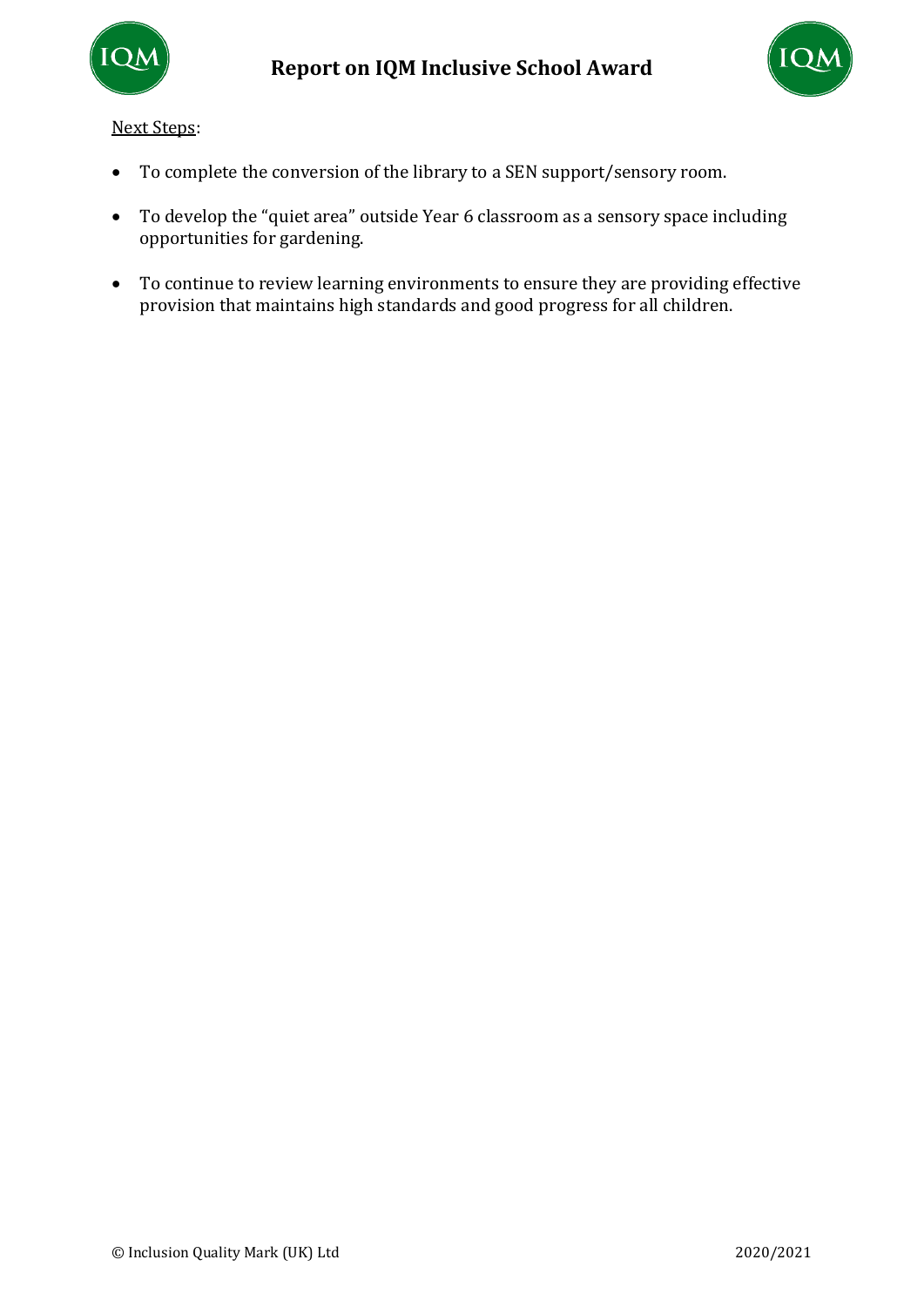



## **Element 3 – Learners Attitudes, Values and Personal Development**

Leaders have developed a consistent approach to behaviour with a clear Behaviour Policy that is regularly reviewed. The policy is focused on encouraging children to make "good relationships, so that people can work together with the common purpose of helping everyone to learn". Children commented that "each year the teachers go through the rules". They confidently described the traffic light system that the school uses to encourage the children to make "good choices". The children were very positive about the impact of the strategy reflecting that in their eyes there was "no bullying and that everyone is happy…we can learn without feeling sad…we always show respect for each other and are never mean". Governors also commented that the children are "so respectful of each other and kind" providing further evidence of the impact of the behaviour strategy and the ethos of the school.

The school has established a number of curriculum weeks to further encourage the children to develop positive values. There is a Friendship Week which encourages the children to extend their friendship circle. Children described being "given a name and you have to try to be as nice as you can to that person". The importance of good mental health is celebrated through Mental Health days and weeks. The return to school and the focus on the recovery curriculum including emotional wellbeing has been a high priority for the team. Leaders commented on regular discussion regarding children's emotional wellbeing with a traffic light system in place amongst the staff team to address any concerns. The team has continued to address social and emotional issues through its continued use of the Jigsaw PSHE programme. The team are currently developing the use of Mindfulness as a further strategy to address emotional wellbeing.

Children are encouraged to develop their sense of responsibility with the opportunity to take on a range of roles. The school has a School Council as well as an Eco Committee. The children were able to explain that "quite a few people want to be a school councillor so there has to be a vote". The return to school in bubbles has led to some challenges with regard to the school council meeting. The Year 6 members had managed a meeting and had asked other classes to write down ideas for One World Curriculum Week. The Council encourages the children to consider how to raise funds for local causes such as homelessness, the foodbank and the global issues regarding water. One of the activities the children had undertaken was a sponsored walk that helped them to understand how far some children have to go to collect water for their homes. The Eco Committee focuses on looking after the environment. The members of the group were very clear regarding their responsibility for encouraging pupils to "turn off lights to save electricity, save water and reduce the use of paper". The school also has a Head boy and Head girl system in place to encourage the development of leadership skills. Children would normally have access to a varied range of extra-curricular clubs that promote both fitness, co-operation and creativity.

- To ensure pupil premium pupils are accessing extra-curricular clubs.
- To develop a Year 6 Career day that promotes aspirations.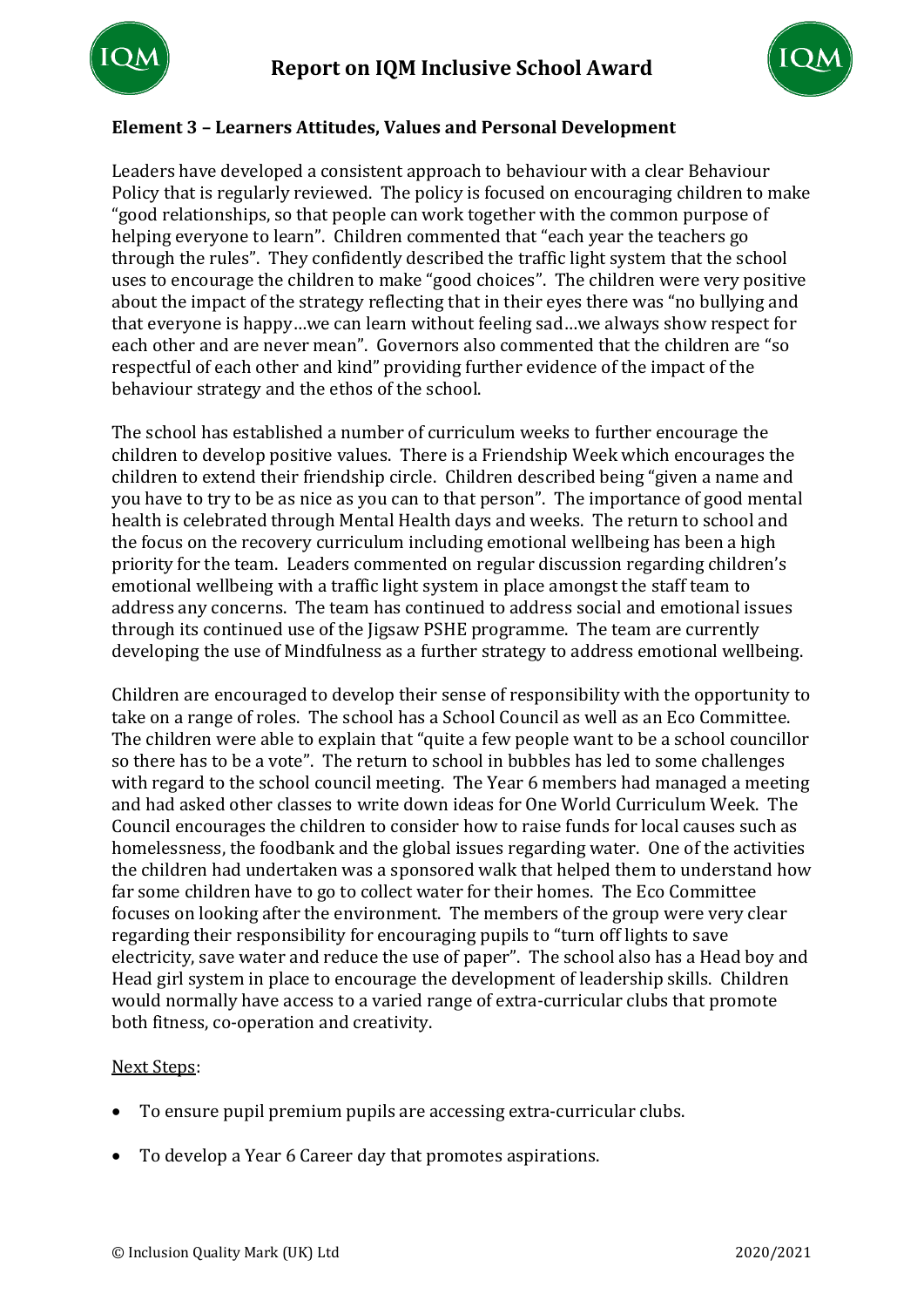



- To review the impact of the updated Behaviour Policy suggested text Paul Dix When the Adults Change Everything changes.
- Continue the development of emotional wellbeing and personal development from the Early Years through to the end of Key Stage Two.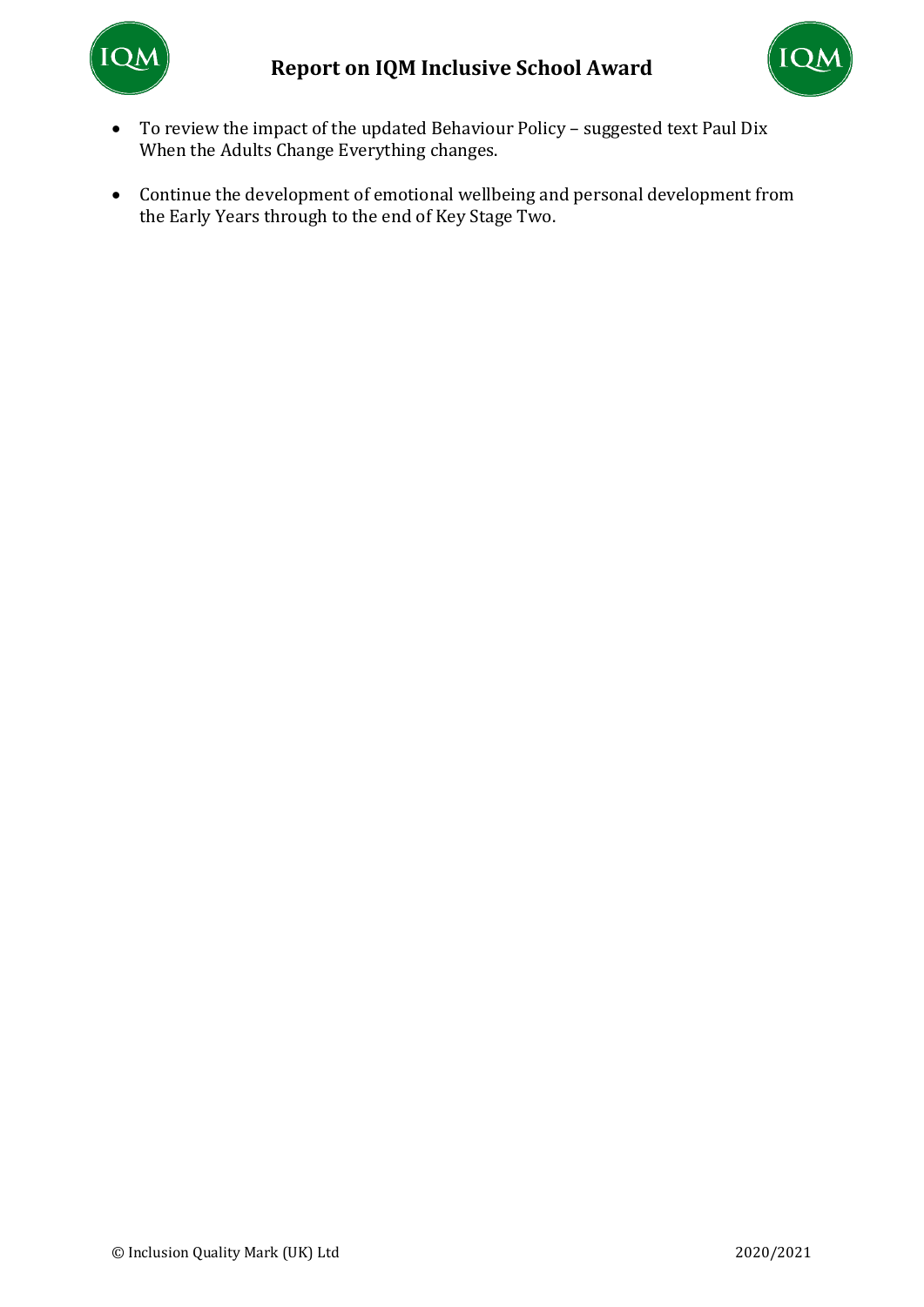



# **Element 4 – Learners Progress and Impact on Learning**

Historically children achieve well at St Mary's at the end of Key Stage 2. In 2019 the majority of children met expected standards and twenty percent achieved greater depth. Leaders have focused on using data and evidence to adapt the teaching and use interventions to ensure children attain well. Systems have been established from baseline entry tests to regular termly testing to review the impact of teaching. The school has a tracking system and regular meetings with teachers review the progress of pupils as well as identifying the most appropriate teaching strategies for individuals. The value of accurate assessment of speech and language as children enter the school has led to the use of language link as an assessment tool. Staff are able to accurately identify gaps in vocabulary and focus on developing those skills with the children. It was evident from conversations with both leaders and staff that effective systems are in place to track the progress of the pupils and adapt the learning as required. The impact of the pandemic with children not in school for almost six months has been addressed through careful assessment of need. Staff have noted that the gaps in children's learning are in reading and writing rather than maths and so the teaching has been adapted to reflect these needs. The Year 1 team have adapted the learning to reflect the children's loss of time in Reception from March to the summer.

The value of effective transitions led the team to carefully consider the needs of "specific children as they returned to school". A member of staff spoke to parents and in some cases following the conversation welcomed children as they arrived in school as part of the transition back in September. Leaders commented on the positive impact of the approach with children quickly feeling secure in school. Children also reflected on the positive aspect of being back in school with comments such as "way more fun and learn a lot from the teachers". The leadership focus on each individual achieving well through regular reviews of the data has encouraged focused interventions led by the support staff. Support staff have regular training to ensure they are able to meet the needs of individual children. Members of the team spoke with enthusiasm about the training they had received as well as the team approach that enables them to talk to any member of staff regarding advice or strategies to use with the children. The value of effective feedback and focused targets contributing to children attaining well has been recognised by the school team. Children were able to describe their writing success criteria and target sheet that they have in their books. They also reflected on the feedback which included "what went well and even better if." They liked the opportunity they had to use the Marvellous Books to practice "before actually doing a question". The children commented on the support that they have from teachers following their own self-assessment using the feedback code of happy and serious faces "teachers help them in the next lesson sometimes their partner helps or the Teaching Assistant".

- To continue to focus on all groups of children to ensure they make expected or accelerated progress – more able boys writing, achievement in phonics.
- To ensure there is a consistency to tracking and recording groups progress, particularly pupil premium and ensuring interventions consistently show impact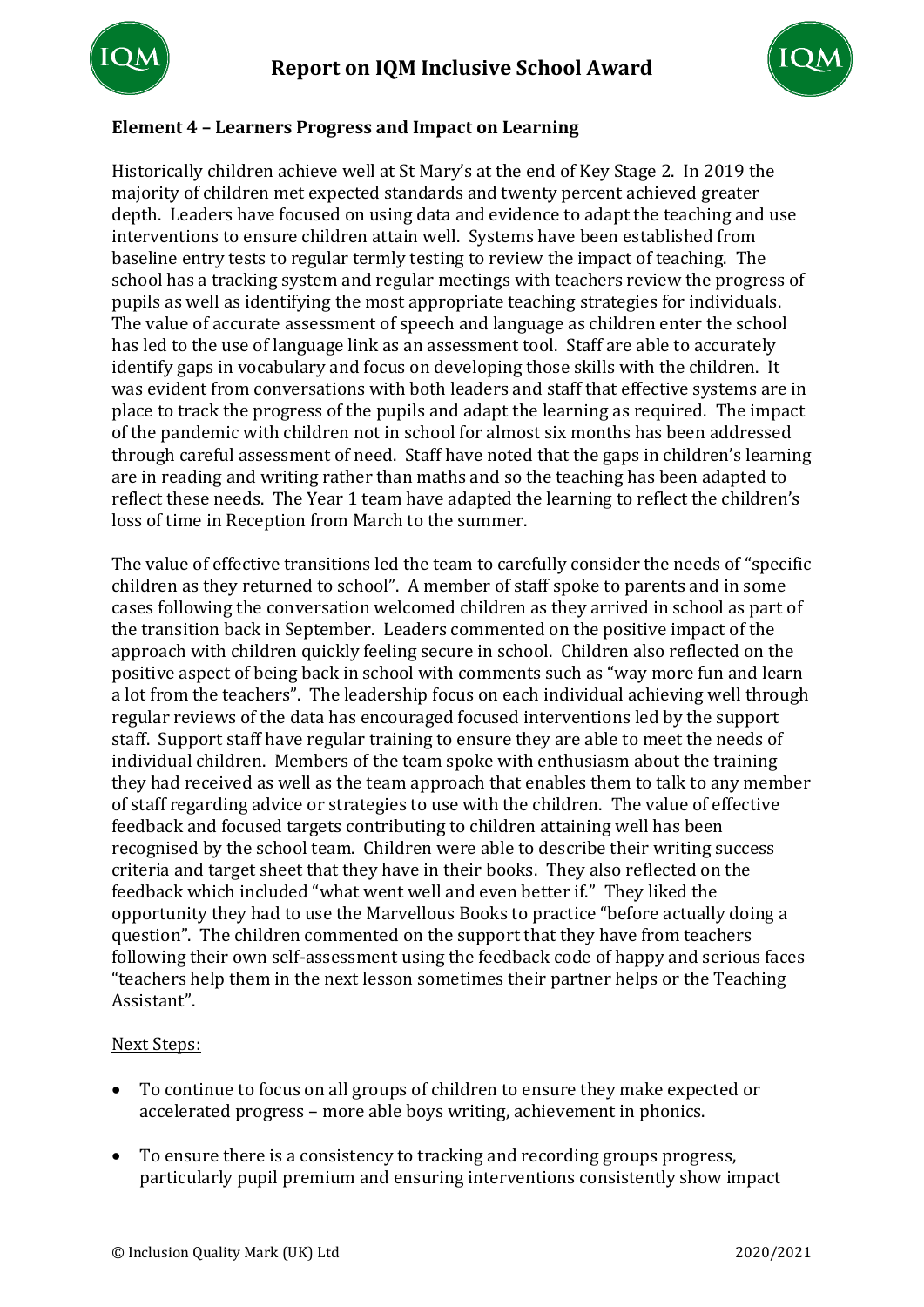



# **Element 5 – Teaching and Learning (Monitoring)**

Leaders have established effective systems to improve the quality of education across the school. Staff have focused performance management targets that develop teacher's skills of pedagogy as well as contributing to all children attaining well. The combination of targets and the systems that leaders have established to monitor progress towards the achievement of the targets contributes to the overall review of learning and teaching in school and the impact of whole school developments.

Leaders have established high expectations of inclusive practice with the development of a focused observation checklist as well as non-negotiables expectations for the learning environment. The checklist enables both leaders and staff to focus on targeted support for teacher's development as well as celebrating good practice. Areas that are considered include teaching and learning such as questioning, promotion of independence, level of scaffolding and differentiation, visual supports and behaviour supports.

The impact of careful planning and high-quality differentiation is reflected in the overall outcomes of the children. Leaders have introduced Chilli challenges in maths to promote understanding and application of learning. Children commented on the positive aspect of the challenges as it enabled them to "keep going and try the harder questions to test our knowledge".

The staff team have introduced Reading Gladiators to "challenge and motivate readers who are reading or have the potential to read at greater depth". The children in the club are able to read books that extend their reading repertoire and from a range of genres. The children were positive about the impact of being able to read a variety of books as a group and with their family.

The school has reviewed and developed its curriculum to enable children to "make links between different subjects creating curriculum cohesion and enabling pupils to link their learning appropriately". As a team they have recognised that children did not always retain the knowledge they had been taught so they have planned a curriculum that is knowledge rich. Leaders have focused on teaching fewer topics so that they can focus on the depth of knowledge that they want children to retain. The introduction of Knowledge Organisers has begun to enable children to develop subject specific vocabulary as well as key knowledge that children are expected to retain. Leaders have also made the curriculum relevant to the children at St Mary's by beginning to adapt and change the content to reflect the local, national and wider world.

- To adapt all medium-term plans according to local context and develop further opportunities to develop pupil knowledge and understanding of a wider range of vocabulary across the curriculum.
- A suggested text to consider would be A Broad and Balanced Curriculum in primary schools Susan Ogier.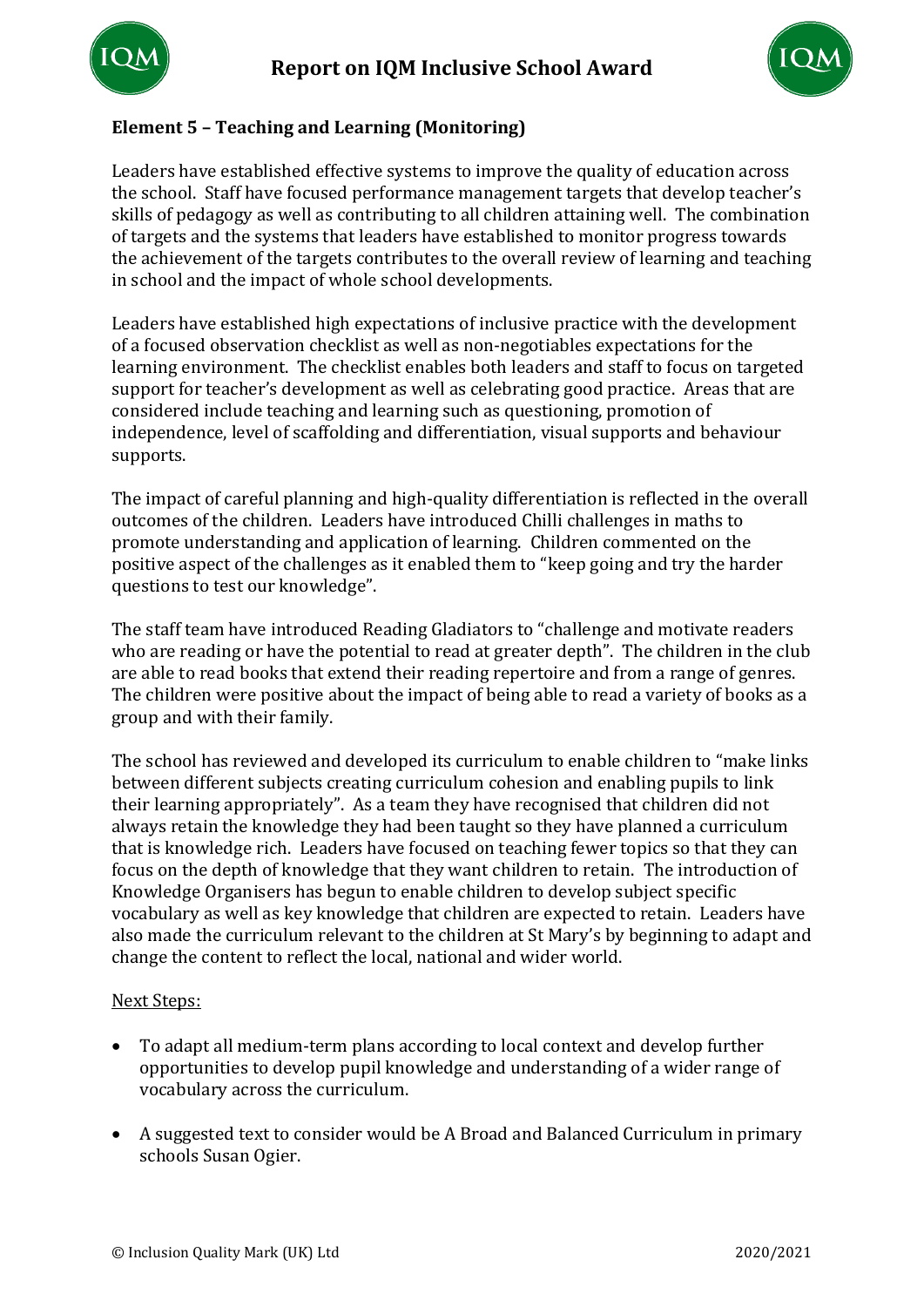



## **Element 6 – Parents, Carers and Guardians**

The school has established a range of systems to communicate with parents. The website offers a wide range of information with a clearly identified section that is specifically for parents which includes the recent Newsletters, information on clubs, uniform, attendance medical and First Aid as well as information about joining the school. The importance of working in partnership with parents is promoted through termly parent meetings as well as weekly homework tasks. Parents commented that the staff "always offer support at meetings if it is needed or give suggestions".

Parents are encouraged to attend the school and Stay and Play in the Early Years with Doughnuts for Dads and Muffins for Mums. The school also offers maths weeks and reading weeks when parents are encouraged to attend and experience their child's learning. Parent information sharing sessions are also available.

Parents spoke positively about the communication they receive from the school commenting that they "receive emails, newsletters as well as texts" that help them to keep up to date with school life. They were also incredibly complimentary about the staff's willingness to listen and help "whenever I need help, they listen". They are "like my family" was a regular comment that parents voiced during the review. The school's own parent questionnaire also reflected the positive attitude the parents have to the school with parents between 98% and 100% agreeing or strongly agreeing with the statements. Leaders have responded to parental concerns with actions such as introducing an extra parent meeting.

The efficiency of leaders in organising meetings and responding to paperwork quickly was a key message that parents noted. Parents clearly felt valued as partners and that they understood the reports and information that they were receiving.

Parents are highly committed to the school with the PTA regularly organising events to fundraise for the school. Governors commented that the "PTA are very strong in the school". An example of that strength and the impact of their fundraising is the purchase of the new Library Double Decker Bus.

- To further develop opportunities to encourage parents to attend curriculum information events in school.
- To update the parents on current developments in school.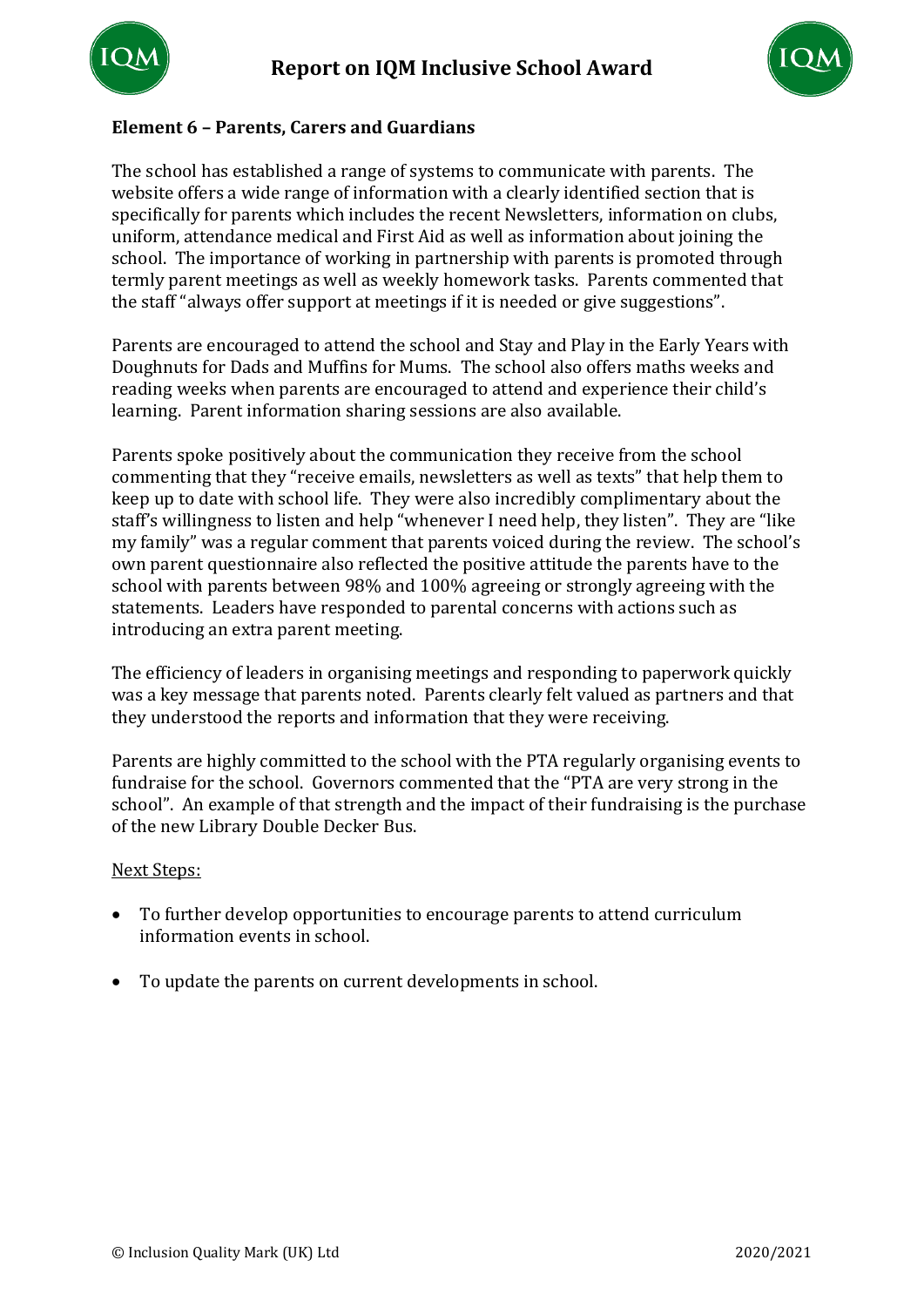



## **Element 7 – Governors and Management**

Governors were very clear regarding their role and the impact of the team in developing and retaining "inclusion as a key priority for the school". Governors are keen to be fully involved in the school contributing to the development of school policy based on the Access Audit as well as drafting the SEND and inclusion policy with the Senior Team. Leaders have established good systems of reporting to Governors including regular meetings to review the SEND Action Plan. As a group they regularly visit the school spending time in classrooms on curriculum afternoons as well as meeting Subject Leads in their role as Link Governors. Governors commented on the positive impact of attending school as it added to their depth of understanding of the needs of the children and the team.

Governors recognised the commitment and focus on Senior Leaders with the continued range of "ideas that were developed as well as the patience and focus towards families and children". Governors have a clarity of understanding of the needs of the school and recognised the central role inclusion has on ensuring the school meets the needs of the community. They were able to comment on the key strengths and areas of development the school has identified such as the planned developments in the "new curriculum including the impact of the new library bus and associated development for the space released by the change for SEND children as well as the continued focus on staff development".

Governors have been allocated key roles to support inclusive practice including SEND, Pupil Premium and Safeguarding. The value of effective committees has led to the development of six committees including a new safeguarding one to ensure that the Governors are fully aware of the work within the school. A particular strength they noted within their own group was that of having "two strong financial Governors" who were able to oversee the careful management of the budget. Governors have continued to attend meetings virtually over recent months as well as focusing on training needs. The value of support from external agencies has remained a high priority with leaders in the school. The team have encouraged visits from external companies to review practice across the school as part of their self-evaluation. As a teaching school they have established good links with schools and are planning to retain many of the partnerships as they move forward. To address the needs of individual children, leaders have accessed external agencies such as Speech and Language and Occupational Therapy to ensure they are able to offer the most inclusive practice across the school.

- To continue to develop Governor expertise through training.
- Subject Leaders to further develop their Governor understanding of the outcomes and progress in subject areas through reports and meetings.
- To continue to engage in external self-review to ensure high quality practice across the school.